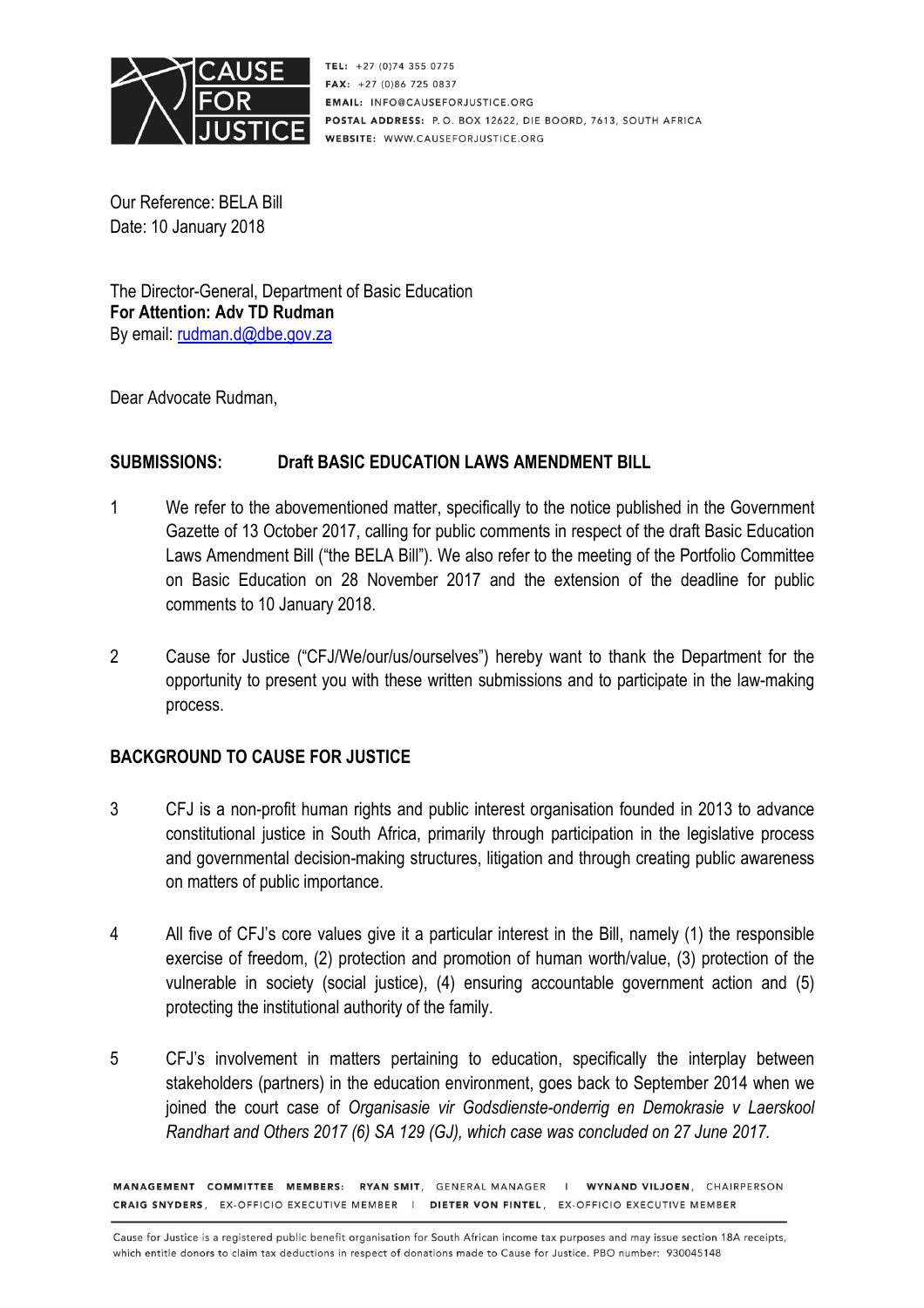# **STRUCTURE OF SUBMISSIONS**

- 6 Our submissions are structured under the following headings:
- 6.1 **Primary submission:** Discussion of the importance of *the institutional authority of parents* as represented by the school governing body
- 6.2 Submissions on specific clauses:
	- **Clause 3** Amendment of section 5 of the South African Schools Act, 1996 *'admissions policy'*
	- **Clause 4** Amendment of section 6 of the South African Schools Act, 1996 *'language policy'*
	- **Clauses 10(a), 32, 33, 35** Amendment of sections 20, 6, 7 and 8 of the South African Schools Act, 1996 – *'appointment of educators'*
	- Clauses 7, 10(b), 11, 16, 19, 21(6) and (7), 22, 23(4)(a), 23(5)(a) and 41
	- Clauses 1(g), 6(c), 17, 26(3) and 27
- 6.3 Proposals in respect of specific clauses
- 6.4 Conclusion

# **PRIMARY SUBMISSION: IMPORTANCE OF THE INSTITUTIONAL AUTHORITY OF PARENTS AS REPRESENTED BY THE SCHOOL GOVERNING BODY**

- 7 The primary responsibility for the education of a child is borne by the parents of that child. Consequently, parents enjoy certain fundamental rights, which rights enable them to ensure that their child receives the kind of and quality of basic education the parents desire for their child. The importance of these rights are acknowledged, promoted and protected in South African law.<sup>1</sup>
- 8 Parental rights are also acknowledged in international instruments. The International Covenant on Civil and Political Rights (ICCPR) requires that state parties thereto undertake to have respect for the liberty of parents to ensure the religious and moral education of their children in conformity with their own convictions.<sup>2</sup> Likewise, the Convention on the Rights of the Child (CRC) requires state parties thereto to respect the rights and duties of the parents to provide direction to the child in the exercise of his or her right in a manner consistent with the evolving capacities of the child.<sup>3</sup> The recognition, protection and promotion of the primary importance of the active participation of parents in the making of decisions concerning what parents consider

l

 $^1$  The Constitution, the South African Schools Act, 1996 and Education White Papers 1 and 2.

 $2$  Art 18 ICCPR.

 $3$  Art 14 CRC.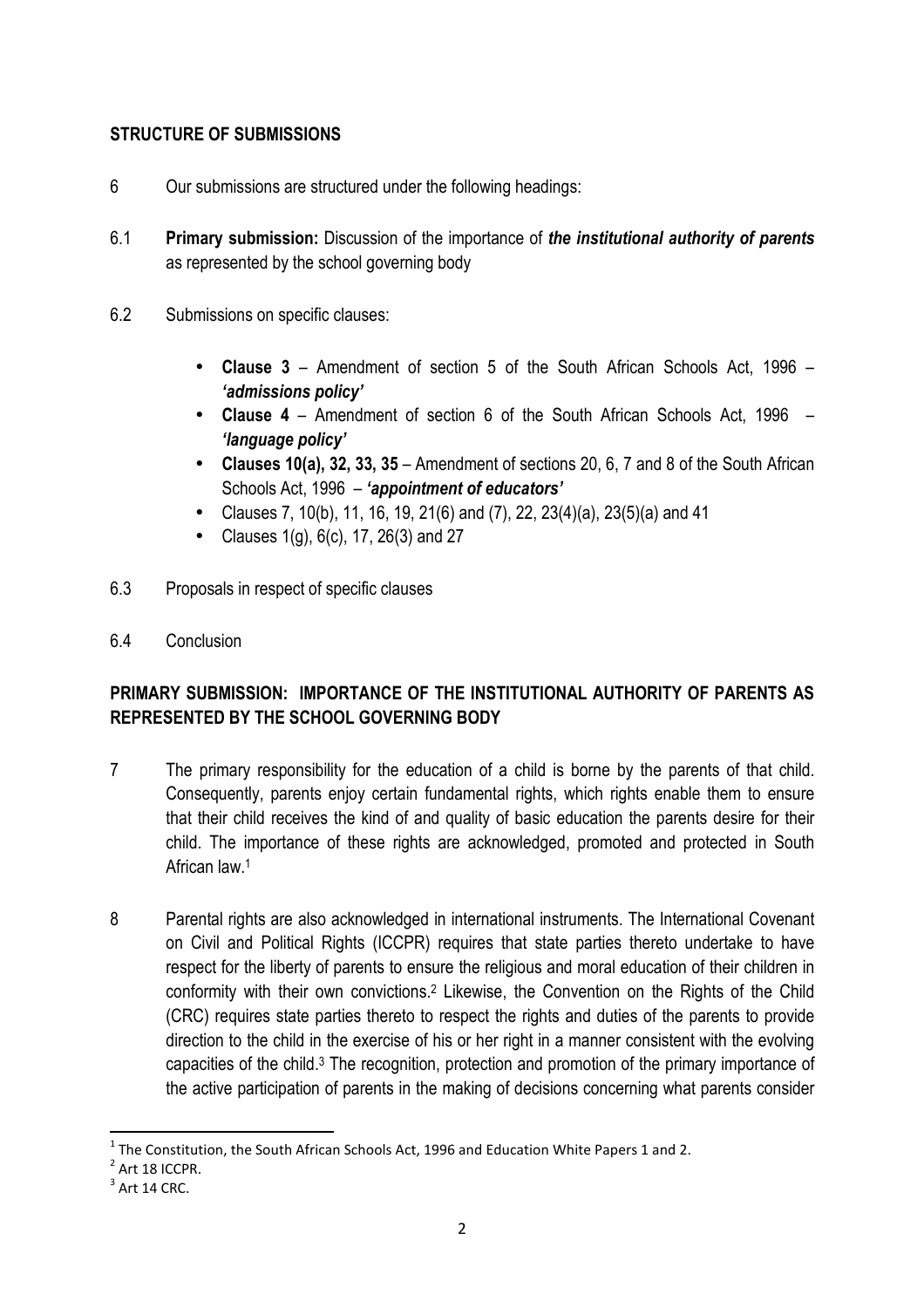to be an appropriate education for their child, is therefore obligations to which the South African government are bound as signatories of the mentioned international instruments.

- 9 The Constitution enshrines the right to basic education.<sup>4</sup> Education White Papers 1 and 2 acknowledge and emphasise, directly and indirectly, the primacy of parents' rights concerning the governance of the school which their child attends, by providing policy guidelines as well as values and principles for parental participation in decision-making processes. The South African Schools Act should comply with, promote and protect these rights, policies, values and principles.
- 10 The state is obliged to support and enable parents to exercise their fundamental rights and fulfil their obligation to provide their child with basic education. This means that parents have to be able not only to participate in the governance of the school which their child attends, but also to determine it, in consultation with the other partners in the cooperative model of public school education.
- 11 The importance of the participation of parents in school governance is evident when regard is had to provisions such as section 23 of the South African Schools Act, which requires that the majority of the members of the school governing body should be parents. The Policy underlying South African law acknowledges that parents are the primary stakeholders in the basic education of their child.<sup>5</sup>
- 12 The state has four major obligations in this regard, being the provision of schools, the funding of schools, overseeing the quality of education, and the provision of appropriately trained and qualified educators. For the state to successfully fulfil its obligations, limited power is conferred upon it by the people, through the Constitution (firstly) and legislation.
- 13 The decentralisation of power from the state to the people is never the devolution of power, since in a constitutional democracy power (legal authority) does not originate with the state. The state is allowed to exercise power by its people (through the mechanism of the Constitution) in order to facilitate harmony in the interaction between the competing rights and claims of citizens and societal collectives and by way of legislative measures and the executive implementation and enforcement of those measures. The state is limited in its exercise of power by the rule of law, which means that it is obligated and legally accountable to respect the boundaries of its legal authority, as provided in the Constitution and in legislation that is in line with the Constitution.
- 14 Since the rationale for delegating these powers to the state is to enable the state to support and enable parents to provide their child with quality basic education, any provision which impedes rather than promotes the provision of such education to the child, should be opposed by both

l

 $4$  Section 29(1)(a), 29(2) and (3).

<sup>&</sup>lt;sup>5</sup> Education White Papers 1 and 2, as given expression to in law by the South African Schools Act, 1996 as properly interpreted in light of the Constitution.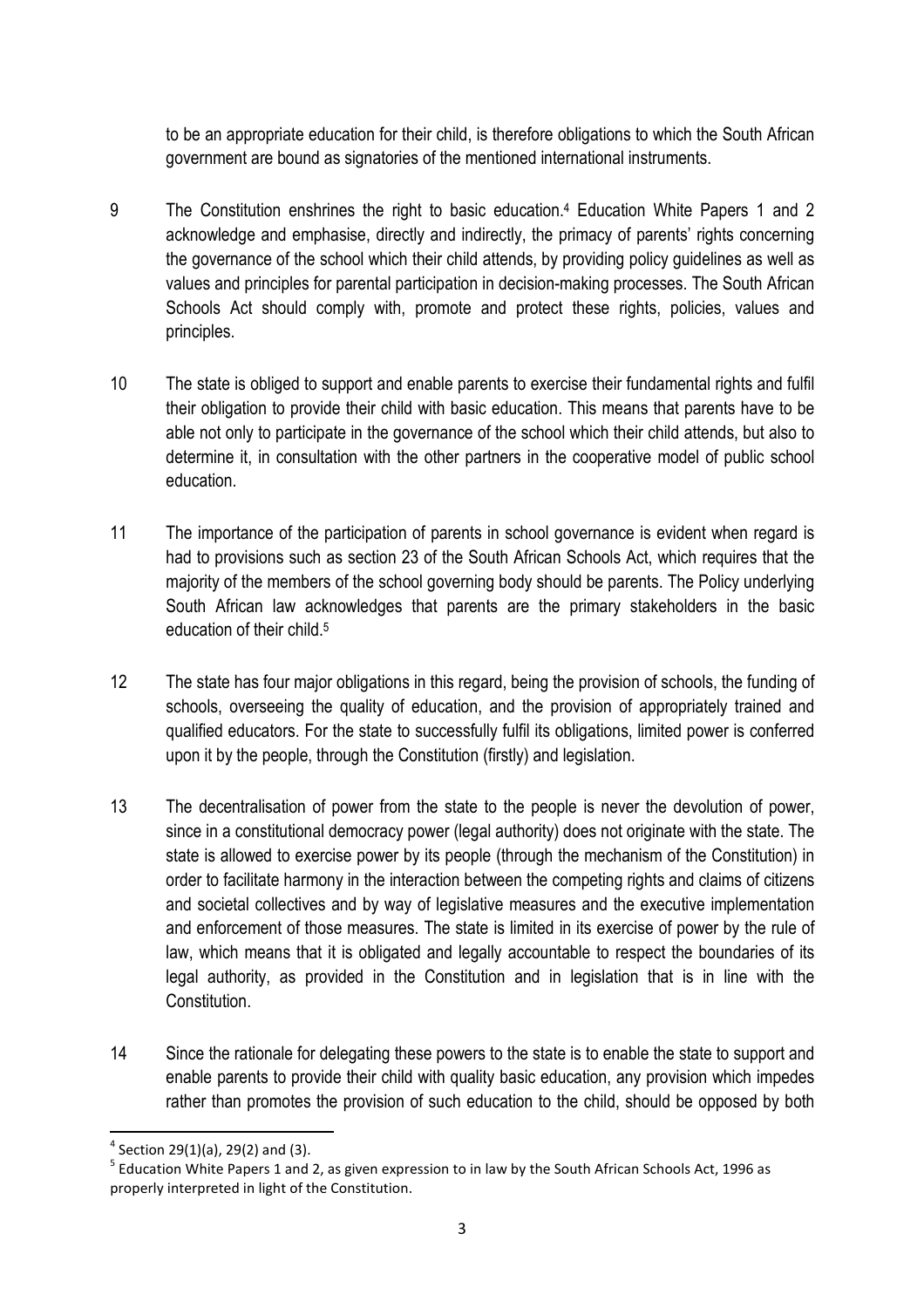parents and the state. It is not in the best interest of the child for parents or the state to endeavour otherwise.

- 15 It is also clear that certain functional spheres of authority exist for parents, the school governing bodies and the state (both national and provincial). When each societal component functions optimally in its own sphere, the greatest benefit is to be attained by all.
- 16 Parents exercise their rights, functions and obligations through the school governing body, which is a decentralised and collaborative decision-making structure and exemplifies grassroots democracy in action. It is participatory in nature and ensures schools remain sufficiently autonomous. Governance of every public school vests primarily in the school governing body, which is in line with the values and framework of our Constitution. The state therefore has a crucial role, interest and obligation to support and equip the school governing body to exercise its decision-making powers and to effectively govern a school. The state should not endeavour to impede the school governing body from effectively governing a school.
- 17 In line with the values of our constitutional democracy, the state can never be exalted to the allencompassing totality of society, since it would mean that our hard won democracy would be lost and that South Africa would relapse into a totalitarian state.
- 18 In this instance, the decentralisation of decision-making to school governing bodies, acknowledges and has restored the inherent rights of parents. Parents, precisely because they are parents, are the final authority and retain the right to make decisions concerning the education of their child. Colloquially put, "parents have the final say", as long as they themselves don't act unconstitutionally.
- 19 The participatory nature of the decision-making process which involves parents, school governing bodies and the state emphasises the vitally necessary partnership between these parties to ensure that a child is provided with quality basic education.
- 20 Any proposed amendments should acknowledge the fundamental rights of parents, the importance of participatory governance of schools and collective decision-making processes, and uphold the societal spheres of authority.

### **SUBMISSIONS ON SPECIFIC CLAUSES**

21 Our submissions below in respect of specific clauses are in addition to and in amplification of our above primary submission and should be read and interpreted as such.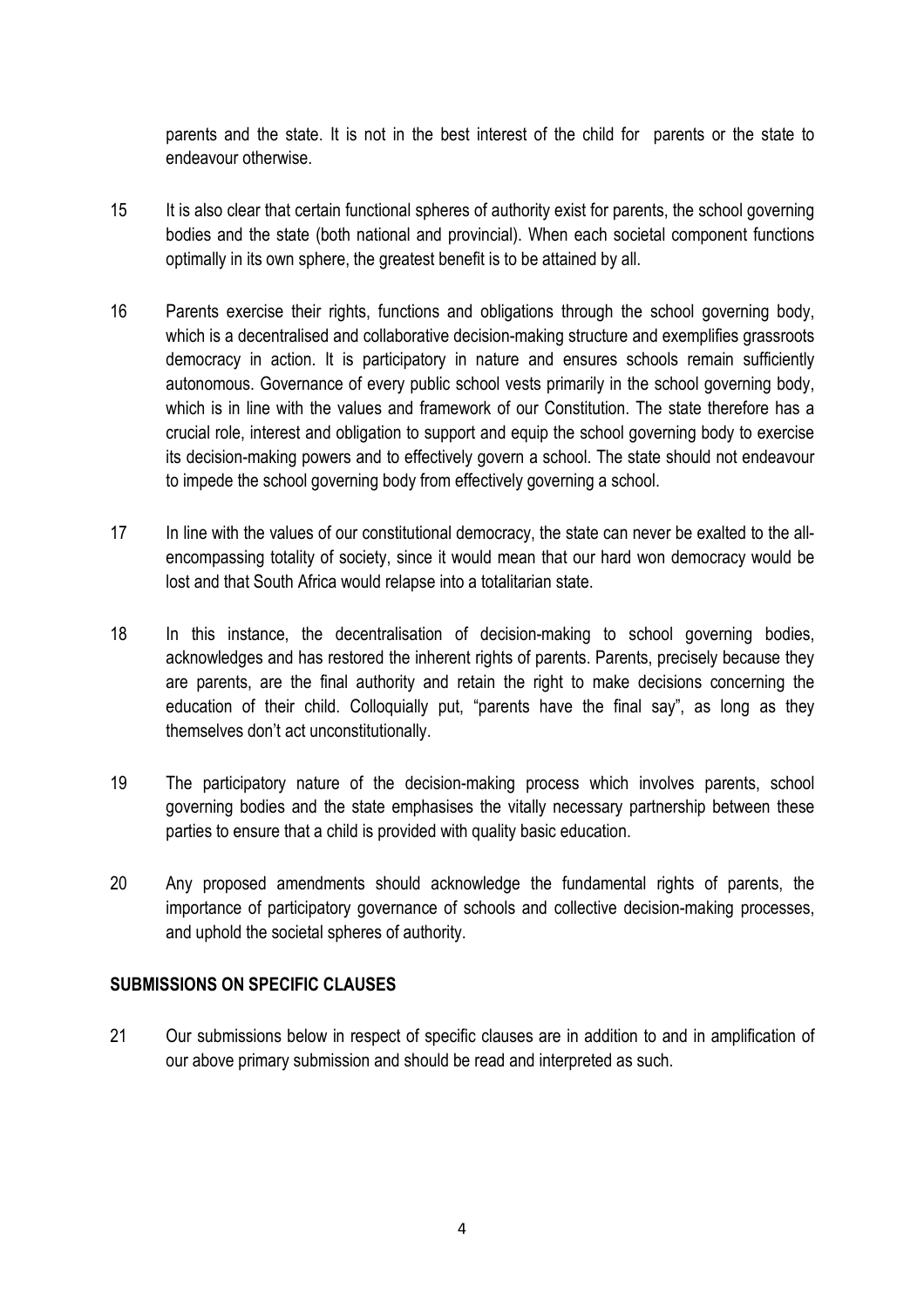# **CLAUSE 3 – AMENDMENT OF SECTION 5 OF THE SOUTH AFRICAN SCHOOLS ACT – 'ADMISSIONS POLICY'**

- 22 We have serious reservations about the centralisation of powers in the Head of Department / provincial education departments.
- 23 The school governing body has been assigned the obligation and the concomitant right to determine the admissions policy of a school for very good reason, as it is functionally the best suited authority to make such determination, due to its close proximity to the school and its surrounding community. Should disagreement arise between the Head of Department and the school governing body, the Head of Department has an obligation to consult with the school governing body. The proposed amendment of section 5 does not reflect this obligation.

# **CLAUSE 4 – AMENDMENT OF SECTION 6 OF THE SOUTH AFRICAN SCHOOLS ACT – 'LANGUAGE POLICY'**

- 24 We have serious reservations about the centralisation of powers in the Head of Department / provincial education departments.
- 25 The current models for the funding of schools and provisioning of staff, precludes most schools from offering more than one language of instruction. Additional costs, resources and staffing will be required before the offering of more than one language of instruction can be seriously considered.

# **CLAUSES 10(a), 32, 33, 35 – AMENDMENT OF SECTIONS 20, 6, 7 AND 8 OF THE SOUTH AFRICAN SCHOOLS ACT – 'APPOINTMENT OF EDUCATORS'**

- 26 We have serious reservations about the centralisation of powers in the Head of Department / provincial education departments.
- 27 The centralisation in the Heads of Department of the power to appoint, promote and transfer educators, will place an enormous and undue administrative burden on the provincial departments. The provincial departments will face a significant challenge in securing and maintaining the necessary capacity and competency to successfully undertake such a task and it is therefore unlikely that it will be able to successfully perform the obligations as proposed in these clauses.
- 28 We refer to the submissions and proposals made by FEDSAS in this regard, and agree with, confirm and support same. Specifically, we wish to comment on the following:
- 28.1 There exists a significant body of judgments against provincial education departments, where it was found that decisions were made irrationally, authority was misconceived and/or other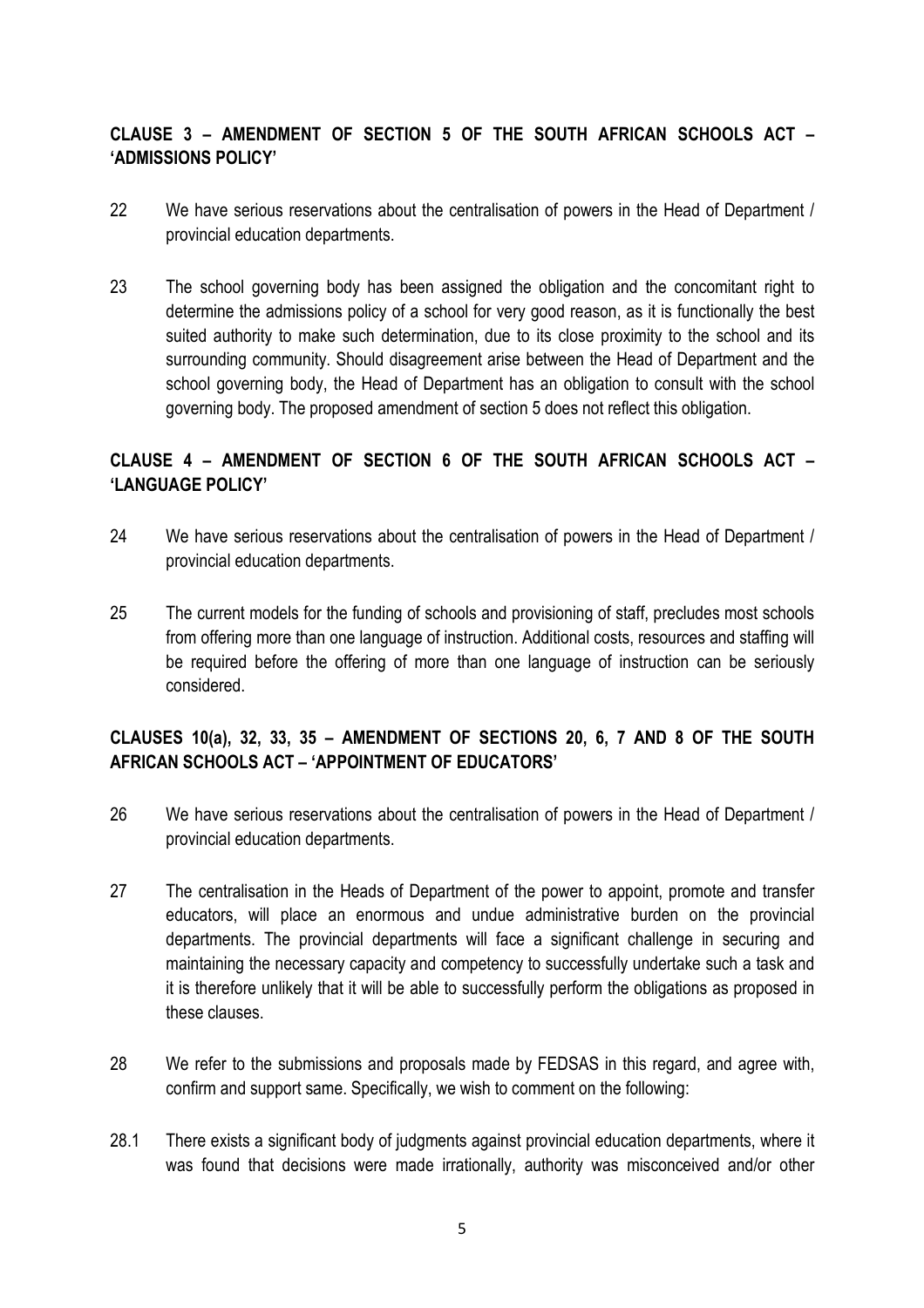grounds were found, all which indicate that it is ineffective for provincial departments to appoint educators without the input and recommendations by school governing bodies.

- 28.2 We take cognisance of the fact that many schools do not have functioning governing bodies and persons with the necessary skills to conduct interview processes. However, the provincial departments likewise do not have the necessary resources. The best and sustainable solution would be for the provincial departments to focus on capacity building on a local community level and assisting specifically identified schools in need.
- 29 As already discussed, the primary responsibility of the education of the child, and the accompanying rights, are borne by the parents and originates in the parental/family relationship. Where powers and obligations are delegated to the state, they are so delegated in terms of the Constitution and other relevant laws that are not constitutionally objectionable. It is therefore unnecessary, impractical and unwise for the state to take upon itself the performance of obligations best performed by the parents and the school governing body at a grassroots level.
- 30 The centralisation of obligations and powers and decisions in the provincial department will, most emphatically, worsen instead of solve the dilemma. The solution which best serves the child, parents, schools and the provincial departments, is for the provincial departments to support, equip and strengthen school governing bodies.

#### **PROPOSALS**

31 In summary, our proposals are as follows:

#### 31.1.1 **Clause 3**

In our opinion there is no need to amend section 5.

### 31.2 **Clause 4**

In our opinion there is no need to amend section 6.

#### 31.3 **Clauses 10(a), 32, 33, 35**

We propose that clauses 10(a), 32, 33 and 35 are removed in their entirety and that the *status quo* is retained.

## 31.4 **Clauses 7, 10(b), 11, 16, 19, 21(6) and (7), 22, 23(4)(a), 23(5)(a) and 41**

We agree with, confirm and support the submissions and proposals made by FEDSAS in respect of these clauses.